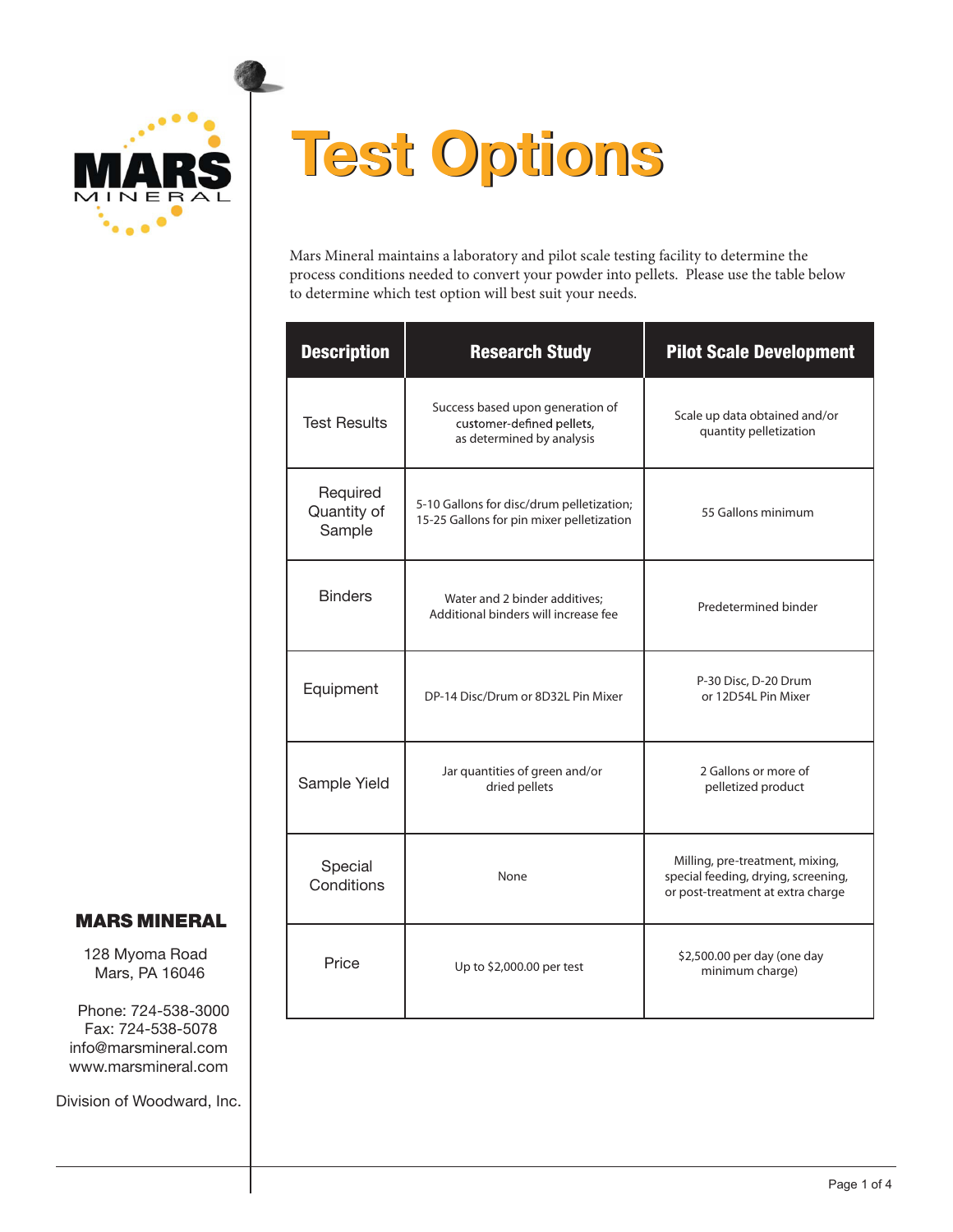

### **Terms & Conditions**

#### **Description of Laboratory Fees**

The quoted laboratory testing rates are for the use of our facility, equipment, laboratory technicians and supporting personnel. The Laboratory fees are charged either as a standard price (for Research Study), or at a daily rate (for Pilot Scale Development). The Pilot Scale Test is based upon a daily charge, plus additions for optional processing equipment or materials. The daily charge is a minimum fee. The number of days quoted for your project includes estimated time for set up of the pelletizing system, for clean up upon the test completion, special pre- or posttreatment of materials or pellets (milling, mixing, drying etc.) and for preparation of the test report.

#### **Daily, Overtime and Weekend Rates**

The normal daily rate is for an eight (8) hour day, 7:30 AM to 3:30 PM, Monday through Friday. Time exceeding the normal workday will be invoiced at overtime rates. No overtime will be performed without written authorization by the customer.

#### **Extraneous Supplies**

Any special supplies needed for a test, and to be supplied by Mars Mineral, must be authorized by the customer in writing and will be invoiced at our cost plus 15%. All unused supplies will be returned to the customer upon completion of the test.

#### **Forms Required for Testing**

Before any testing begins, Mars Mineral must have in possession:

- A completed Agglomeration Questionaire •
- Applicable Safety Data Sheet(s)(SDS)
- For new, US customers: A completed Credit Application

#### **Acceptance of Materials**

Written authorization from Mars Mineral must be obtained by the customer prior to shipment or Mars Mineral will not accept the shipment. Mars Mineral will not consider authorizing material shipment without prior receipt of a Safety Data sheet.

Failure of the customer to properly notify Mars Mineral in writing about the properties of the materials will indemnify and hold Mars Mineral harmless from and against any and all claims, suits or liability whatsoever arising from

or connected with any such injury, death or damage. Material sent to Mars Mineral should be sent in 5-gallon buckets for small samples. Larger samples will be accepted in drums (not to exceed 500 pounds per drum) or in bulk bags with bottom spout (not to exceed 2,000 pounds). Packaging other than this needs to be cleared with Mars Mineral prior to shipment. Send materials to: Mars Mineral; 128 Myoma Road; Mars, PA 16046 USA, Attention Test Lab.

#### **Return of Materials**

Mars Mineral policy requires that all materials shipped to us for testing will be returned to the customer. There are no exceptions. The materials will include unused raw materials, product, off spec material and clean up. Arrangements for the return of the materials must be made prior to the test. All charges for the return of the material will be to the customers account and will be invoiced with the testing charges. In the event that the testing is delayed or partially completed due to reasons beyond the control of Mars Mineral, the material will be held for a maximum of 30 days from the delay date. After 30 days, the material will be returned to the customer by freight collect. If the customer refuses delivery of the material, it will be disposed of in accordance with the Safety Data Sheet and the customer will be billed for all related costs.

#### **Test Scheduling/Completion**

All tests will be scheduled according to the arrival date of materials, required forms and laboratory fee down payment. This schedule is tentative and is subject to change. Mars Mineral will notify the customer of the scheduled test date and will make every effort to hold the date selected.

#### **Terms of Payment**

The following payment terms will apply to all testing:

- •50% required with the purchase order and completed forms for testing.
- •50% required upon completion of the test and prior to the submittal of the test report and shipping of samples.
- First time international customers must pay 100% of test fee and cost of return material shipment prior to receiving authorization to ship raw material for testing.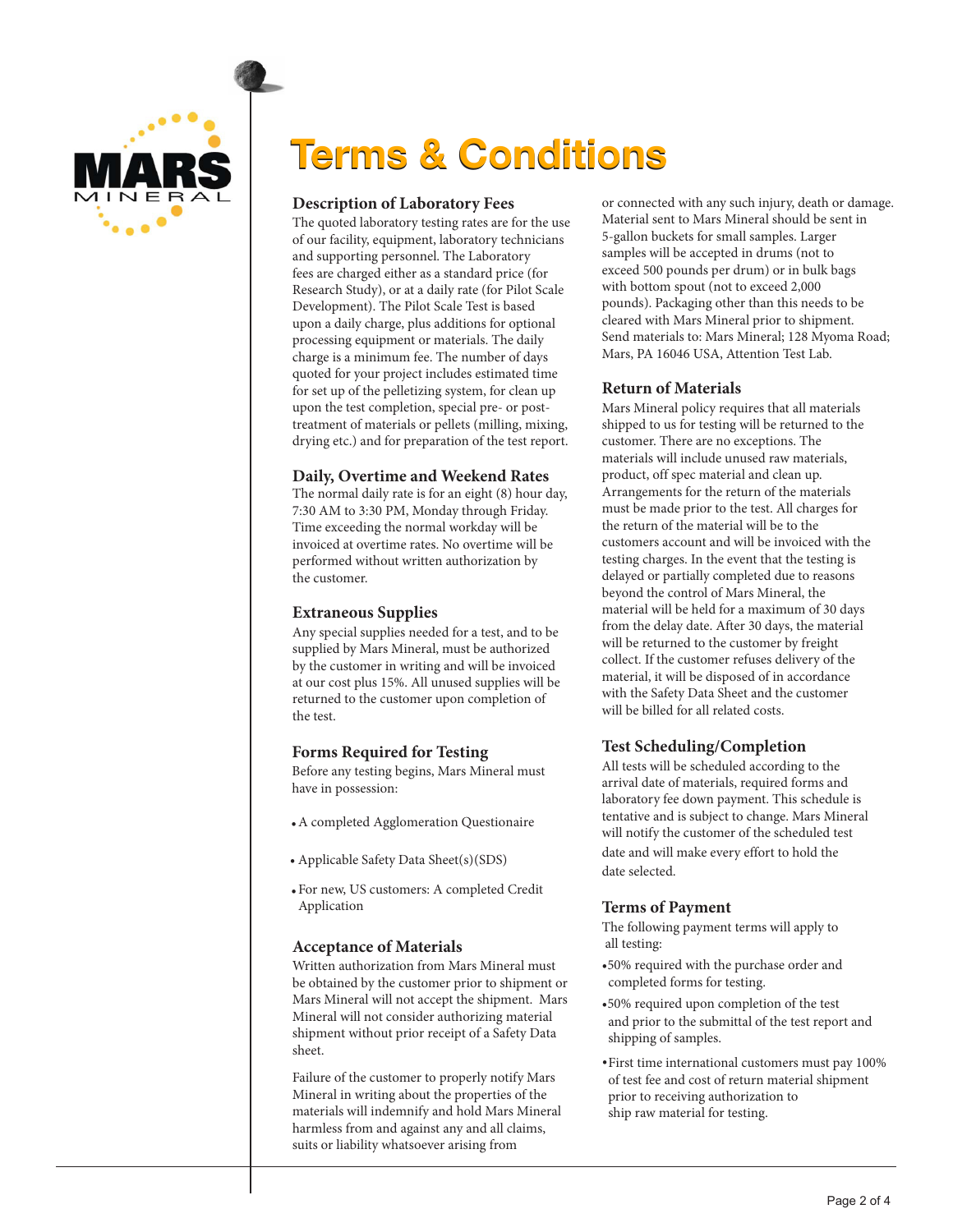

### Agglomeration Agglomeration Questionnaire Questionnaire

This questionnaire is to be completed and returned to Mars Mineral prior to testing of your materials. Please, fill in as much as possible to help us understand how we may help you achieve your pelletization objectives.

### **Contact Information**

|                                 | Do you require a Nondisclosure Agreement (NDA), before you may discuss your project          |
|---------------------------------|----------------------------------------------------------------------------------------------|
|                                 |                                                                                              |
|                                 |                                                                                              |
| <b>Raw Material Information</b> |                                                                                              |
|                                 |                                                                                              |
|                                 | Is the material a mixture? _____________ If the material is a mixture, what are the specific |
|                                 |                                                                                              |
|                                 |                                                                                              |
|                                 |                                                                                              |
|                                 |                                                                                              |
|                                 |                                                                                              |
|                                 | ,我们也不会有什么。""我们的人,我们也不会有什么?""我们的人,我们也不会有什么?""我们的人,我们也不会有什么?""我们的人,我们也不会有什么?""我们的人             |
|                                 |                                                                                              |
|                                 |                                                                                              |
|                                 |                                                                                              |

MARS MINERAL

128 Myoma Road Mars, PA 16046.

 Phone: 724-538-3000 Fax: 724-538-5078 info@marsmineral.com www.marsmineral.com

Division of Woodward, In